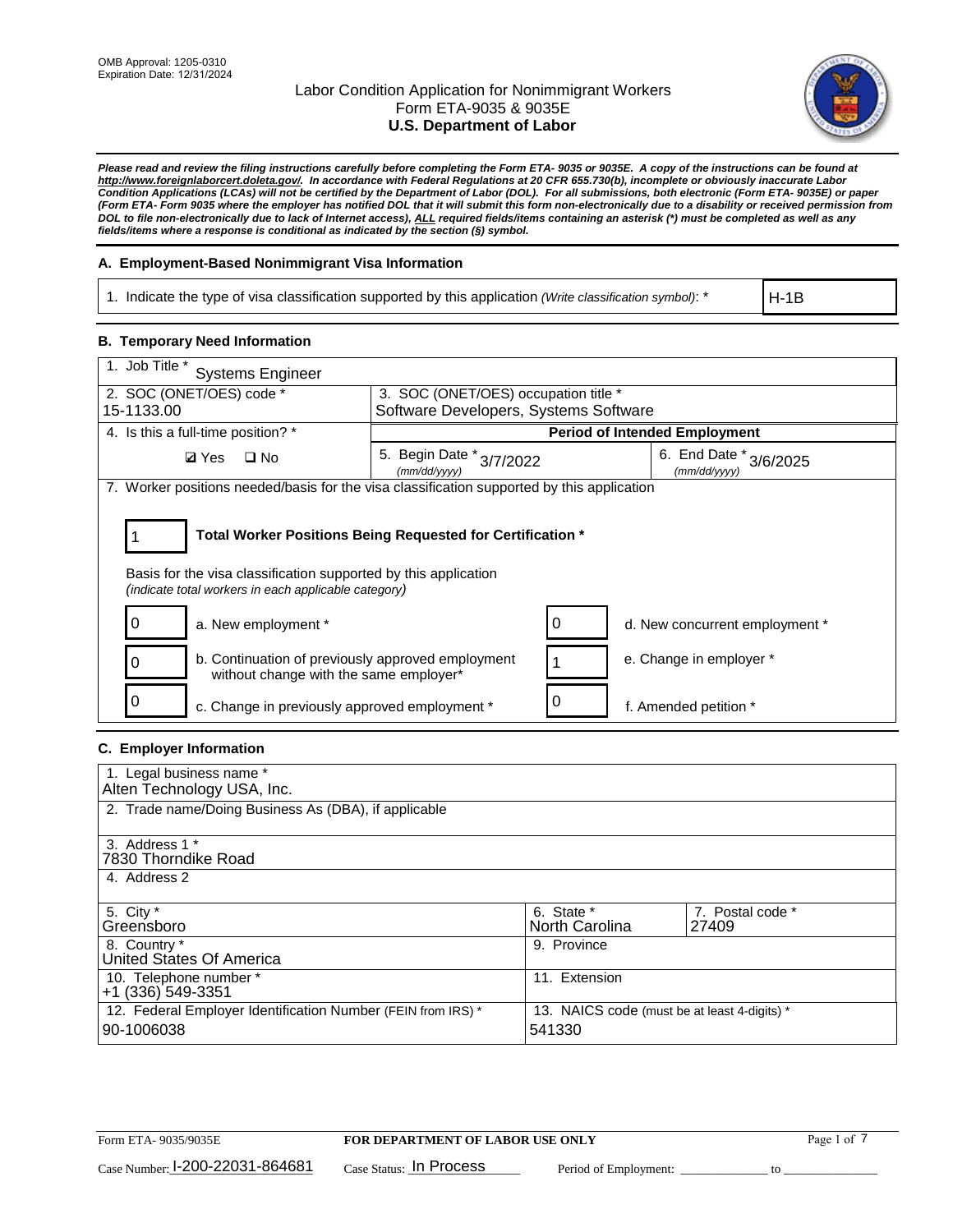

## **D. Employer Point of Contact Information**

**Important Note**: The information contained in this Section must be that of an employee of the employer who is authorized to act on behalf of the employer in labor certification matters. The information in this Section must be different from the agent or attorney information listed in Section E, unless the attorney is an employee of the employer.

| 1. Contact's last (family) name *                         | 2. First (given) name * |                        | 3. Middle name(s)         |
|-----------------------------------------------------------|-------------------------|------------------------|---------------------------|
| <b>Swick</b>                                              | Jeremy                  |                        |                           |
| 4. Contact's job title *<br>Corporate Immigration Counsel |                         |                        |                           |
| 5. Address 1 *<br>3221 West Big Beaver Road               |                         |                        |                           |
| 6. Address 2                                              |                         |                        |                           |
| 7. City $*$<br>Troy                                       |                         | 8. State *<br>Michigan | 9. Postal code *<br>48084 |
| 10. Country *<br>United States Of America                 |                         | 11. Province           |                           |
| 12. Telephone number *                                    | Extension<br>13.        | 14. E-Mail address     |                           |
| +1 (248) 978-3588                                         |                         | jeremy.swick@alten.com |                           |

# **E. Attorney or Agent Information (If applicable)**

**Important Note**: The employer authorizes the attorney or agent identified in this section to act on its behalf in connection with the filing of this application.

| 1. Is the employer represented by an attorney or agent in the filing of this application? *<br>If "Yes," complete the remainder of Section E below. |                            |                                           |                                                      | <b>Ø</b> Yes     | $\square$ No |
|-----------------------------------------------------------------------------------------------------------------------------------------------------|----------------------------|-------------------------------------------|------------------------------------------------------|------------------|--------------|
| 2. Attorney or Agent's last (family) name §                                                                                                         | 3. First (given) name $\S$ |                                           | 4. Middle name(s)                                    |                  |              |
| Swick                                                                                                                                               | Jeremy                     |                                           |                                                      |                  |              |
| 5. Address 1 §<br>3221 West Big Beaver Road                                                                                                         |                            |                                           |                                                      |                  |              |
| 6. Address 2<br>Suite 116                                                                                                                           |                            |                                           |                                                      |                  |              |
| 7. City §<br>Troy                                                                                                                                   |                            | 8. State §<br>Michigan                    | 48084                                                | 9. Postal code § |              |
| 10. Country §<br>United States Of America                                                                                                           |                            | 11. Province                              |                                                      |                  |              |
| 12. Telephone number §                                                                                                                              | 13. Extension              | 14. E-Mail address                        |                                                      |                  |              |
| +1 (248) 978-3588                                                                                                                                   |                            | jeremy.swick@alten.com                    |                                                      |                  |              |
| 15. Law firm/Business name §                                                                                                                        |                            |                                           | 16. Law firm/Business FEIN §                         |                  |              |
| Alten Technology USA, Inc.                                                                                                                          |                            | 90-1006038                                |                                                      |                  |              |
| 17. State Bar number (only if attorney) §                                                                                                           |                            |                                           | 18. State of highest court where attorney is in good |                  |              |
| P73431                                                                                                                                              |                            | standing (only if attorney) §<br>Michigan |                                                      |                  |              |
| 19. Name of the highest State court where attorney is in good standing (only if attorney) §                                                         |                            |                                           |                                                      |                  |              |
| Circuit                                                                                                                                             |                            |                                           |                                                      |                  |              |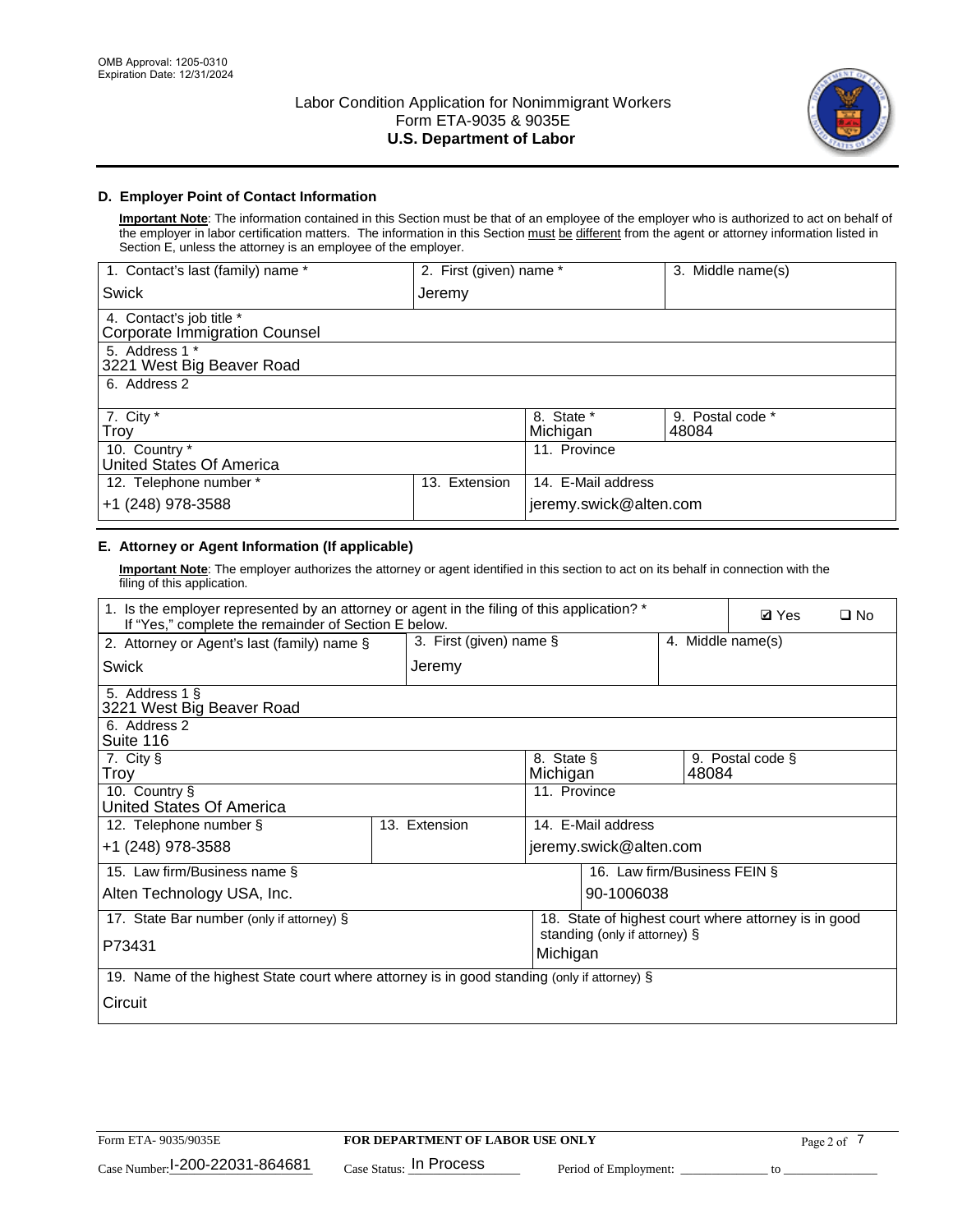

### **F. Employment and Wage Information**

**Important Note**: The employer must define the intended place(s) of employment with as much geographic specificity as possible. Each intended place(s) of employment listed below must be the worksite or physical location where the work will actually be performed and cannot be a P.O. Box. The employer must identify all intended places of employment, including those of short duration, on the LCA. 20 CFR 655.730(c)(5). If the employer is submitting this form non-electronically and the work is expected to be performed in more than one location, an attachment must be submitted in order to complete this section. An employer has the option to use either a single Form ETA-9035/9035E or multiple forms to disclose all intended places of employment. If the employer has more than ten (10) intended places of employment at the time of filing this application, the employer must file as many additional LCAs as are necessary to list all intended places of employment. See the form instructions for further information about identifying all intended places of employment.

### a.*Place of Employment Information* 1

|                    | 1. Enter the estimated number of workers that will perform work at this place of employment under<br>the LCA.*                 |                                             |                          | 1            |              |
|--------------------|--------------------------------------------------------------------------------------------------------------------------------|---------------------------------------------|--------------------------|--------------|--------------|
|                    | 2. Indicate whether the worker(s) subject to this LCA will be placed with a secondary entity at this<br>place of employment. * |                                             |                          | <b>Ø</b> Yes | $\square$ No |
|                    | 3. If "Yes" to question 2, provide the legal business name of the secondary entity. §                                          |                                             |                          |              |              |
|                    | <b>Volvo Group</b>                                                                                                             |                                             |                          |              |              |
|                    | 4. Address 1 *<br>7900 National Service Road                                                                                   |                                             |                          |              |              |
|                    | 5. Address 2                                                                                                                   |                                             |                          |              |              |
| 6. City $*$        | Greensboro<br>8. State/District/Territory *                                                                                    | 7. County *<br>Guilford<br>9. Postal code * |                          |              |              |
|                    | <b>North Carolina</b>                                                                                                          | 27409                                       |                          |              |              |
|                    | 10. Wage Rate Paid to Nonimmigrant Workers *                                                                                   | 10a. Per: (Choose only one)*                |                          |              |              |
|                    | From* $\$\$$ 84000 00 To: $\$\$$<br>104000 00                                                                                  | □ Hour □ Week □ Bi-Weekly □ Month 回 Year    |                          |              |              |
|                    | 11. Prevailing Wage Rate *                                                                                                     | 11a. Per: (Choose only one)*                |                          |              |              |
|                    | 83034 00<br>$\mathbf{\hat{S}}$                                                                                                 | □ Hour □ Week □ Bi-Weekly □ Month ☑ Year    |                          |              |              |
|                    | Questions 12-14. Identify the source used for the prevailing wage (PW) (check and fully complete only one): *                  |                                             |                          |              |              |
| 12.<br>$\Box$      | A Prevailing Wage Determination (PWD) issued by the Department of Labor                                                        |                                             | a. PWD tracking number § |              |              |
| 13.<br>$\mathbf v$ | A PW obtained independently from the Occupational Employment Statistics (OES) Program                                          |                                             |                          |              |              |
|                    | a. Wage Level (check one): §                                                                                                   |                                             | b. Source Year §         |              |              |
|                    | பெ<br>$\square$ $\square$<br>$\Box$ IV<br>$\Box$ N/A<br>□⊥                                                                     |                                             | 7/1/2021 - 6/30/2022     |              |              |
| 14.                | A PW obtained using another legitimate source (other than OES) or an independent authoritative source                          |                                             |                          |              |              |
|                    | a. Source Type (check one): §<br>$\Box$ CBA<br>$\Box$ DBA<br>$\square$ SCA<br>$\Box$ Other/ PW Survey                          |                                             | b. Source Year §         |              |              |
|                    | c. If responded "Other/ PW Survey" in question 14.a, enter the name of the survey producer or publisher §                      |                                             |                          |              |              |
|                    | d. If responded "Other/ PW Survey" in question 14.a, enter the title or name of the PW survey §                                |                                             |                          |              |              |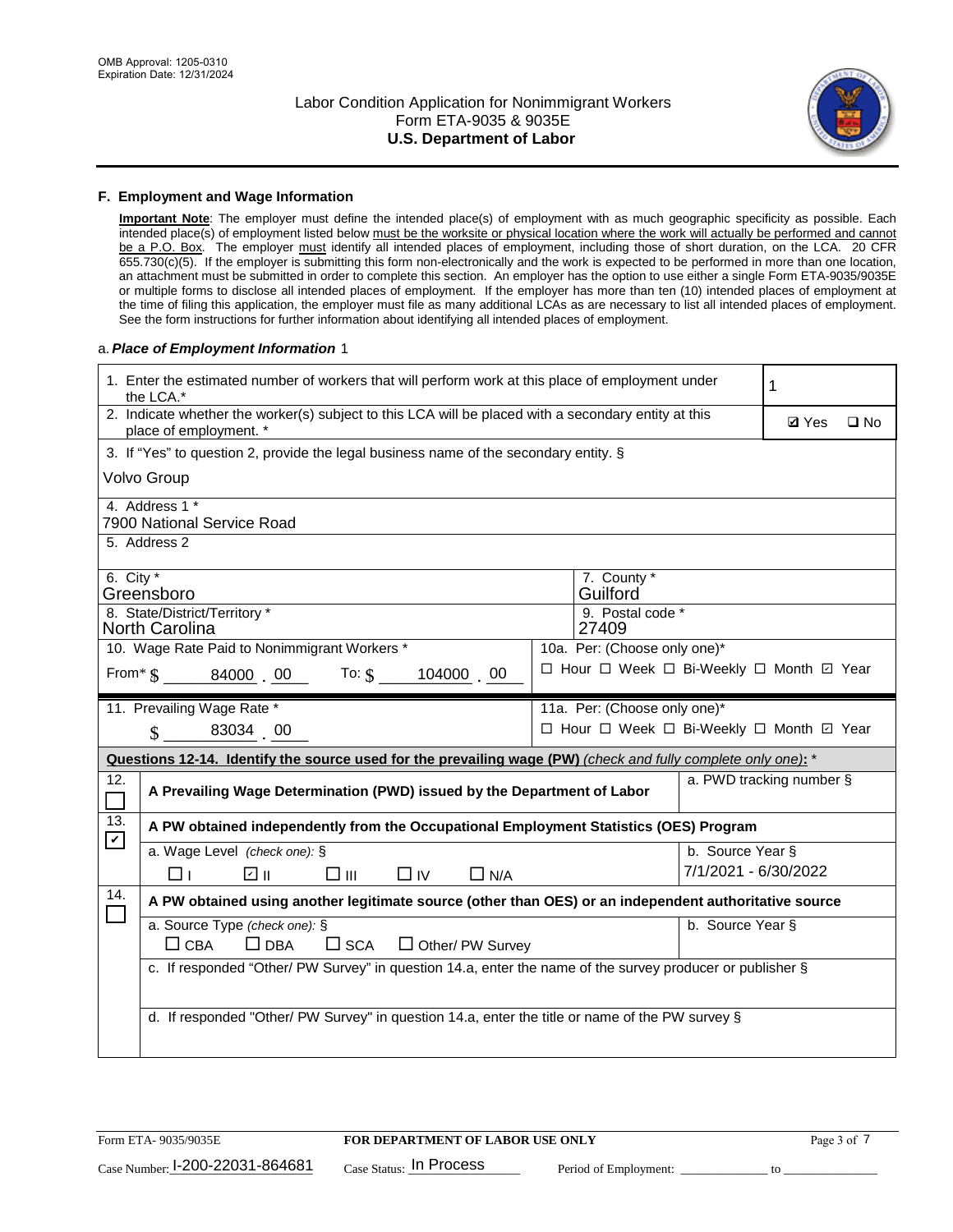

# **G. Employer Labor Condition Statements**

! *Important Note:* In order for your application to be processed, you MUST read Section G of the Form ETA-9035CP - General Instructions for the 9035 & 9035E under the heading "Employer Labor Condition Statements" and agree to all four (4) labor condition statements summarized below:

- (1) **Wages:** The employer shall pay nonimmigrant workers at least the prevailing wage or the employer's actual wage, whichever is higher, and pay for non-productive time. The employer shall offer nonimmigrant workers benefits and eligibility for benefits provided as compensation for services on the same basis as the employer offers to U.S. workers. The employer shall not make deductions to recoup a business expense(s) of the employer including attorney fees and other costs connected to the performance of H-1B, H-1B1, or E-3 program functions which are required to be performed by the employer. This includes expenses related to the preparation and filing of this LCA and related visa petition information. 20 CFR 655.731;
- (2) **Working Conditions:** The employer shall provide working conditions for nonimmigrants which will not adversely affect the working conditions of workers similarly employed. The employer's obligation regarding working conditions shall extend for the duration of the validity period of the certified LCA or the period during which the worker(s) working pursuant to this LCA is employed by the employer, whichever is longer. 20 CFR 655.732;
- (3) **Strike, Lockout, or Work Stoppage:** At the time of filing this LCA, the employer is not involved in a strike, lockout, or work stoppage in the course of a labor dispute in the occupational classification in the area(s) of intended employment. The employer will notify the Department of Labor within 3 days of the occurrence of a strike or lockout in the occupation, and in that event the LCA will not be used to support a petition filing with the U.S. Citizenship and Immigration Services (USCIS) until the DOL Employment and Training Administration (ETA) determines that the strike or lockout has ended. 20 CFR 655.733; and
- (4) **Notice:** Notice of the LCA filing was provided no more than 30 days before the filing of this LCA or will be provided on the day this LCA is filed to the bargaining representative in the occupation and area of intended employment, or if there is no bargaining representative, to workers in the occupation at the place(s) of employment either by electronic or physical posting. This notice was or will be posted for a total period of 10 days, except that if employees are provided individual direct notice by e-mail, notification need only be given once. A copy of the notice documentation will be maintained in the employer's public access file. A copy of this LCA will be provided to each nonimmigrant worker employed pursuant to the LCA. The employer shall, no later than the date the worker(s) report to work at the place(s) of employment, provide a signed copy of the certified LCA to the worker(s) working pursuant to this LCA. 20 CFR 655.734.

1. **I have read and agree to** Labor Condition Statements 1, 2, 3, and 4 above and as fully explained in Section G of the Form ETA-9035CP – General Instructions for the 9035 & 9035E and the Department's regulations at 20 CFR 655 Subpart H. \*

**Ø**Yes ロNo

## **H. Additional Employer Labor Condition Statements –H-1B Employers ONLY**

!**Important Note***:* In order for your H-1B application to be processed, you MUST read Section H – Subsection 1 of the Form ETA 9035CP – General Instructions for the 9035 & 9035E under the heading "Additional Employer Labor Condition Statements" and answer the questions below.

#### *a. Subsection 1*

| 1. At the time of filing this LCA, is the employer H-1B dependent? §                                                                                                                                                                           |                                                                                                               | ⊡ Yes        | $\square$ No |              |
|------------------------------------------------------------------------------------------------------------------------------------------------------------------------------------------------------------------------------------------------|---------------------------------------------------------------------------------------------------------------|--------------|--------------|--------------|
| 2. At the time of filing this LCA, is the employer a willful violator? $\S$                                                                                                                                                                    |                                                                                                               | $\Box$ Yes   | ⊡ No         |              |
| 3. If "Yes" is marked in questions H.1 and/or H.2, you must answer "Yes" or "No" regarding<br>whether the employer will use this application ONLY to support H-1B petitions or extensions of<br>status for exempt H-1B nonimmigrant workers? § |                                                                                                               | <b>☑</b> Yes | $\Box$ No    |              |
| 4. If "Yes" is marked in question H.3, identify the statutory basis for the<br>exemption of the H-1B nonimmigrant workers associated with this<br>LCA. §                                                                                       | $\Box$ \$60,000 or higher annual wage<br>□ Master's Degree or higher in related specialty<br><b>Both</b><br>☑ |              |              |              |
| H-1B Dependent or Willful Violator Employers -Master's Degree or Higher Exemptions ONLY                                                                                                                                                        |                                                                                                               |              |              |              |
| 5. Indicate whether a completed Appendix A is attached to this LCA covering any H-1B<br>nonimmigrant worker for whom the statutory exemption will be based <b>ONLY</b> on attainment of a<br>Master's Degree or higher in related specialty. § |                                                                                                               | $\Box$ Yes   | ⊟ No         | <b>D</b> N/A |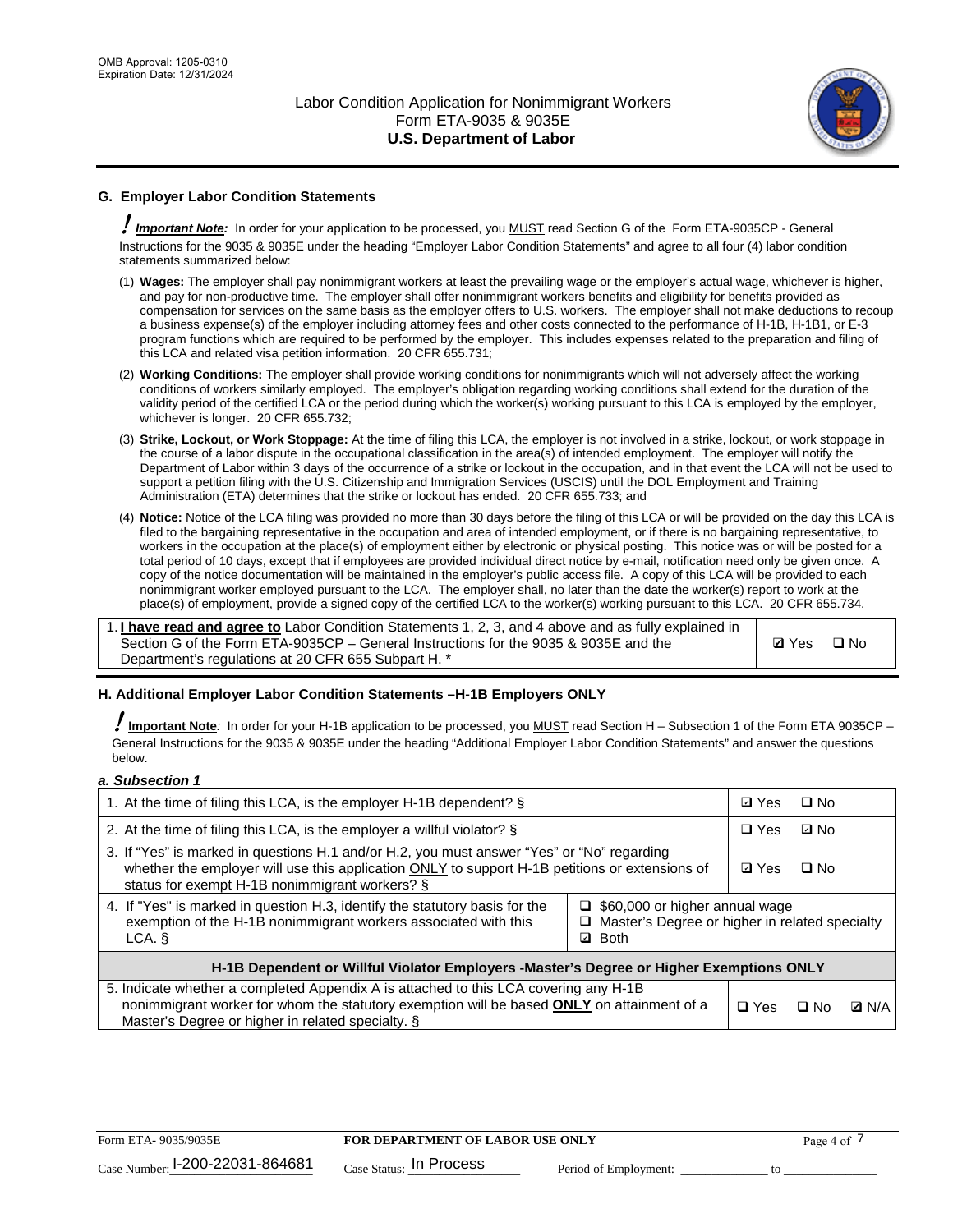

**If you marked "Yes" to questions H.a.1 (H-1B dependent) and/or H.a.2 (H-1B willful violator) and "No" to question H.a.3 (exempt H-1B nonimmigrant workers), you MUST read Section H – Subsection 2 of the Form ETA 9035CP – General Instructions for the 9035 & 9035E under the heading "Additional Employer Labor Condition Statements" and indicate your agreement to all three (3) additional statements summarized below.**

### *b. Subsection 2*

- A. **Displacement:** An H-1B dependent or willful violator employer is prohibited from displacing a U.S. worker in its own workforce within the period beginning 90 days before and ending 90 days after the date of filing of the visa petition. 20 CFR 655.738(c);
- B. **Secondary Displacement:** An H-1B dependent or willful violator employer is prohibited from placing an H-1B nonimmigrant worker(s) with another/secondary employer where there are indicia of an employment relationship between the nonimmigrant worker(s) and that other/secondary employer (thus possibly affecting the jobs of U.S. workers employed by that other employer), unless and until the employer subject to this LCA makes the inquiries and/or receives the information set forth in 20 CFR 655.738(d)(5) concerning that other/secondary employer's displacement of similarly employed U.S. workers in its workforce within the period beginning 90 days before and ending 90 days after the date of such placement. 20 CFR 655.738(d). Even if the required inquiry of the secondary employer is made, the H-1B dependent or willful violator employer will be subject to a finding of a violation of the secondary displacement prohibition if the secondary employer, in fact, displaces any U.S. worker(s) during the applicable time period; and
- C. **Recruitment and Hiring:** Prior to filing this LCA or any petition or request for extension of status for nonimmigrant worker(s) supported by this LCA, the H-1B dependent or willful violator employer must take good faith steps to recruit U.S. workers for the job(s) using procedures that meet industry-wide standards and offer compensation that is at least as great as the required wage to be paid to the nonimmigrant worker(s) pursuant to 20 CFR 655.731(a). The employer must offer the job(s) to any U.S. worker who applies and is equally or better qualified for the job than the nonimmigrant worker. 20 CFR 655.739.

| 6. I have read and agree to Additional Employer Labor Condition Statements A, B, and C above and |       |           |
|--------------------------------------------------------------------------------------------------|-------|-----------|
| as fully explained in Section H – Subsections 1 and 2 of the Form ETA 9035CP – General           | □ Yes | $\Box$ No |
| Instructions for the 9035 & 9035E and the Department's regulations at 20 CFR 655 Subpart H. §    |       |           |

## **I. Public Disclosure Information**

! **Important Note***:* You must select one or both of the options listed in this Section.

| 1. Public disclosure information in the United States will be kept at: * |  |  |  |  |  |  |  |
|--------------------------------------------------------------------------|--|--|--|--|--|--|--|
|--------------------------------------------------------------------------|--|--|--|--|--|--|--|

**sqrt** Employer's principal place of business □ Place of employment

## **J. Notice of Obligations**

A. Upon receipt of the certified LCA, the employer must take the following actions:

- o Print and sign a hard copy of the LCA if filing electronically (20 CFR 655.730(c)(3));<br>
Maintain the original signed and certified LCA in the employer's files (20 CFR 655.7
- Maintain the original signed and certified LCA in the employer's files (20 CFR 655.705(c)(2); 20 CFR 655.730(c)(3); and 20 CFR 655.760); and
- o Make a copy of the LCA, as well as necessary supporting documentation required by the Department of Labor regulations, available for public examination in a public access file at the employer's principal place of business in the U.S. or at the place of employment within one working day after the date on which the LCA is filed with the Department of Labor (20 CFR 655.705(c)(2) and 20 CFR 655.760).
- B. The employer must develop sufficient documentation to meet its burden of proof with respect to the validity of the statements made in its LCA and the accuracy of information provided, in the event that such statement or information is challenged (20 CFR 655.705(c)(5) and 20 CFR 655.700(d)(4)(iv)).
- C. The employer must make this LCA, supporting documentation, and other records available to officials of the Department of Labor upon request during any investigation under the Immigration and Nationality Act (20 CFR 655.760 and 20 CFR Subpart I).

*I declare under penalty of perjury that I have read and reviewed this application and that to the best of my knowledge, the*  information contained therein is true and accurate. I understand that to knowingly furnish materially false information in the *preparation of this form and any supplement thereto or to aid, abet, or counsel another to do so is a federal offense punishable by fines, imprisonment, or both (18 U.S.C. 2, 1001,1546,1621).*

| 1. Last (family) name of hiring or designated official *   2. First (given) name of hiring or designated official *   3. Middle initial § |                  |  |
|-------------------------------------------------------------------------------------------------------------------------------------------|------------------|--|
| Swick                                                                                                                                     | ⊤Jeremv          |  |
| 4. Hiring or designated official title *                                                                                                  |                  |  |
| Corporate Immigration Counsel                                                                                                             |                  |  |
| 5. Signature *                                                                                                                            | 6. Date signed * |  |
|                                                                                                                                           |                  |  |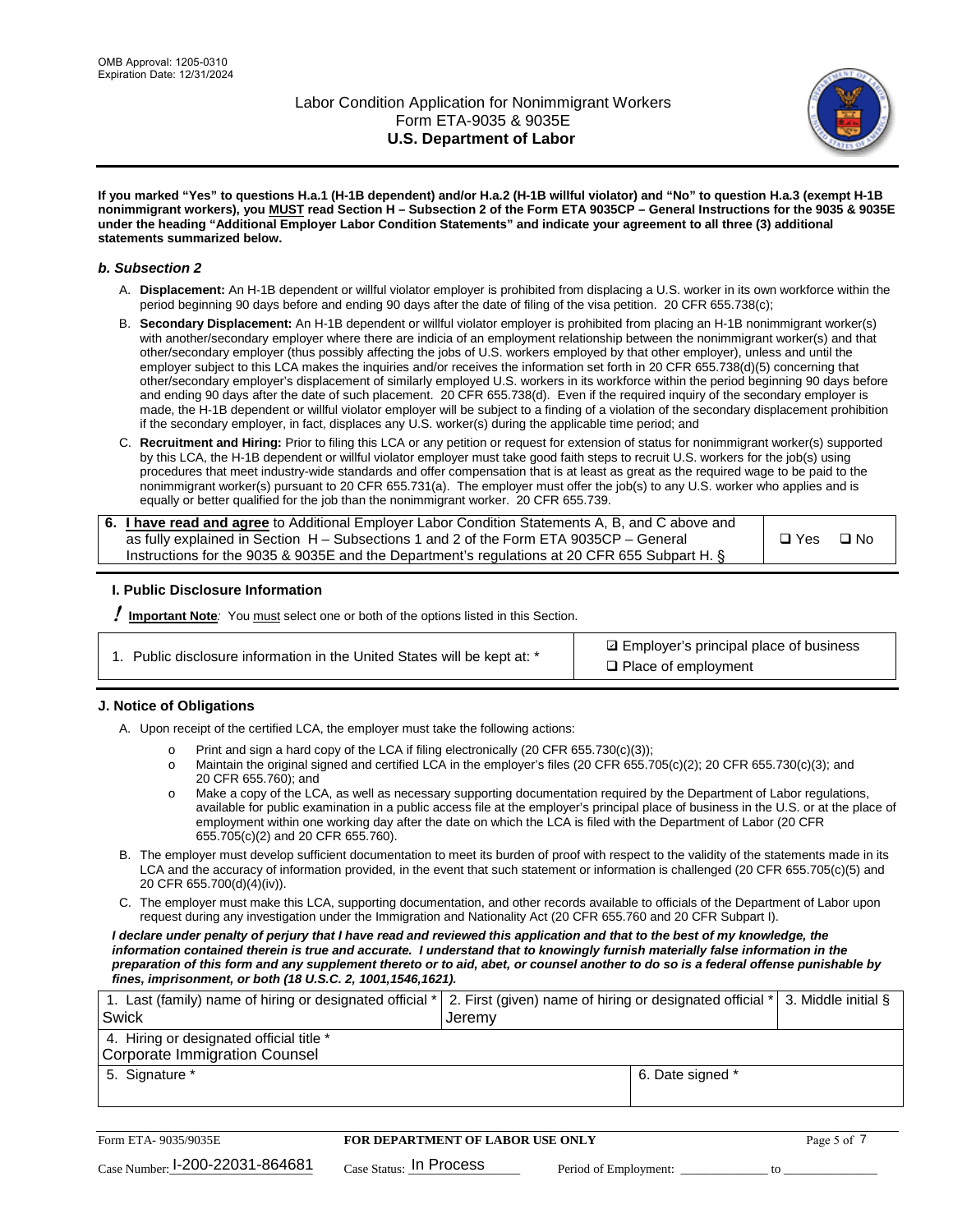

## **K. LCA Preparer**

**Important Note**: Complete this section if the preparer of this LCA is a person other than the one identified in either Section D (employer point of contact) or E (attorney or agent) of this application.

| 1. Last (family) name $\S$                                                                                  | 2. First (given) name §                                                          |                                  | 3. Middle initial |
|-------------------------------------------------------------------------------------------------------------|----------------------------------------------------------------------------------|----------------------------------|-------------------|
| McLaughlin                                                                                                  | <b>Noelle</b>                                                                    |                                  | G                 |
| 4. Firm/Business name §                                                                                     |                                                                                  |                                  |                   |
| Alten USA                                                                                                   |                                                                                  |                                  |                   |
| 5. E-Mail address §<br>noelle.mclaughlin@alten.com                                                          |                                                                                  |                                  |                   |
| L. U.S. Government Agency Use (ONLY)                                                                        |                                                                                  |                                  |                   |
| By virtue of the signature below, the Department of Labor hereby acknowledges the following:                |                                                                                  |                                  |                   |
|                                                                                                             | $\mathsf{to}$ . The contract of $\mathsf{to}$ is the contract of $\mathsf{to}$ . |                                  |                   |
| Department of Labor, Office of Foreign Labor Certification                                                  |                                                                                  | Certification Date (date signed) |                   |
| I-200-22031-864681                                                                                          |                                                                                  | In Process                       |                   |
| Case number                                                                                                 |                                                                                  | Case Status                      |                   |
| The Department of Labor is not the quarantor of the accuracy, truthfulness, or adequacy of a certified LCA. |                                                                                  |                                  |                   |

## **M. Signature Notification and Complaints**

The signatures and dates signed on this form will not be filled out when electronically submitting to the Department of Labor for processing, but **MUST** be complete when submitting non-electronically. If the application is submitted electronically, any resulting certification **MUST** be signed *immediately upon receipt* from DOL before it can be submitted to USCIS for final processing.

Complaints alleging misrepresentation of material facts in the LCA and/or failure to comply with the terms of the LCA may be filed using the WH-4 Form with any office of the Wage and Hour Division, U.S. Department of Labor. A listing of the Wage and Hour Division offices can be obtained at www.dol.gov/whd. Complaints alleging failure to offer employment to an equally or better qualified U.S. worker, or an employer's misrepresentation regarding such offer(s) of employment, may be filed with the U.S. Department of Justice, Civil Rights Division, Immigrant and Employee Rights Section, 950 Pennsylvania Avenue, NW, # IER, NYA 9000, Washington, DC, 20530, and additional information can be obtained at www.justice.gov. Please note that complaints should be filed with the Civil Rights Division, Immigrant and Employee Rights Section at the Department of Justice only if the violation is by an employer who is H-1B dependent or a willful violator as defined in 20 CFR 655.710(b) and 655.734(a)(1)(ii).

## **N. OMB Paperwork Reduction Act** *(1205-0310)*

These reporting instructions have been approved under the Paperwork Reduction Act of 1995. Persons are not required to respond to this collection of information unless it displays a currently valid OMB control number. Your response is required to receive the benefit of consideration of your application. (Immigration and Nationality Act, Section 212(n) and (t) and 214(c)). Public reporting burden for this collection of information, which is to assist with program management and to meet Congressional and statutory requirements, is estimated to average 75 minutes per response, including the time to review instructions, search existing data sources, gather and maintain the data needed, and complete and review the collection of information.

Send comments regarding this burden estimate or any other aspect of this collection of information, including suggestions for reducing this burden, to the U.S. Department of Labor, Employment and Training Administration, Office of Foreign Labor Certification, 200 Constitution Ave., NW, Box PPII 12-200, Washington, DC, 20210. (Paperwork Reduction Project OMB 1205-0310.) **Do NOT send the completed application to this address.**

| Form ETA-9035/9035E             | <b>FOR DEPARTMENT OF LABOR USE ONLY</b> |                       | Page 6 of |
|---------------------------------|-----------------------------------------|-----------------------|-----------|
| Case Number: 1-200-22031-864681 | $_{Case\; Status:}$ In Process          | Period of Employment: |           |